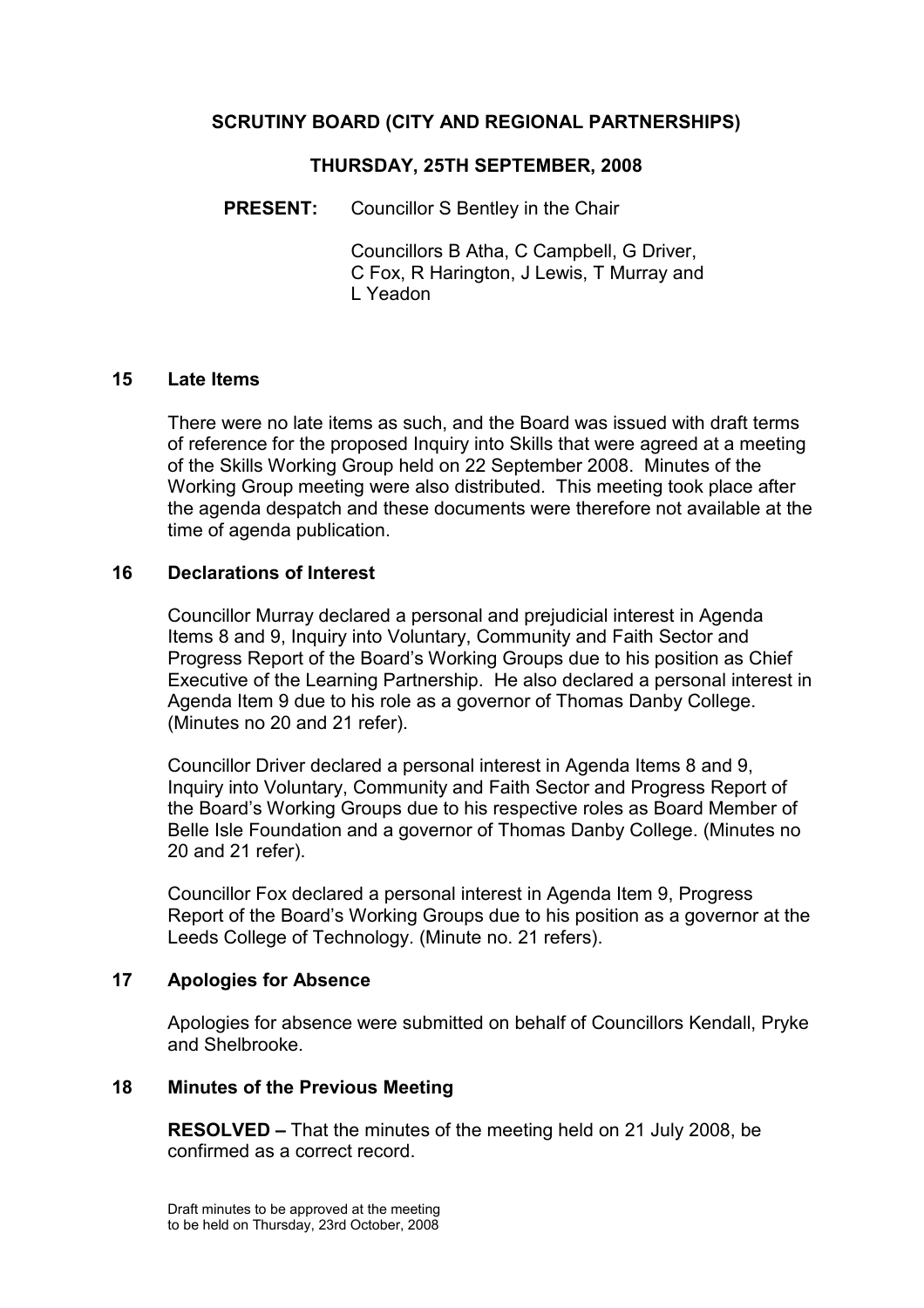## 19 Regional Governance Arrangements

The Head of Scrutiny and Member Development submitted a report following a request of the Board to be provided with information on current regional governance arrangements. The report provided an overview of current regional bodies and proposals for future arrangements including the process of leading to a Single Integrated Regional Strategy for the region.

The Chair welcomed Catherine Hall, Senior Project Officer, Chief Executive's Department to the meeting.

The Board was informed of the Government's Subnational Review of Economic Development and Regeneration (SNR) and that a government response to this review had been expected this week but no announcement had been made at the time of today's meeting. The intention of the SNR was to introduce greater devolution and delegation to ensure decision making was carried out at the right level; the subsidiarity principle. It was not anticipated that the Government would be overly prescriptive in how governance arrangements would be implemented within each region.

It was stressed that the outline detailed in the report on the transitional arrangements post SNR were proposals from the region at this stage and that this may change once the Government's position becomes known.

In response to Members questions and comments, the following issues were discussed:

- Scrutiny arrangements at a parliamentary, regional and Leeds City Region level. In respect of the Leeds City Region it was reported that the Leeds City Region Leader's Board, had considered 5 options for scrutiny and it had opted to maintain the current arrangements of each authority holding their own Leader to account for decisions made at the Leaders' Board but that this was to be reviewed in April 2009.
- Financial Costs of the new arrangements and it was reported that though this was not explicitly stated, it was envisaged that regional changes would be cost neutral.
- Democratic accountability.
- Leeds City Council's contribution to Local Government Yorkshire and the Humber and the Yorkshire and Humber Regional Assembly and it was reported that currently the contributions are £110k p.a. and £33k p.a. respectively.
- The process of developing the new integrated regional strategy and its possible effect on individual wards.
- Local Transport Bill and the decision of the Leeds City Region Leaders' Board to initiate a review of transport governance arrangements in the Leeds City Region in response to the Local Government transport Bill and the proposed creation of integrated transport authorities.

The Chair thanked Catherine Hall for her attendance.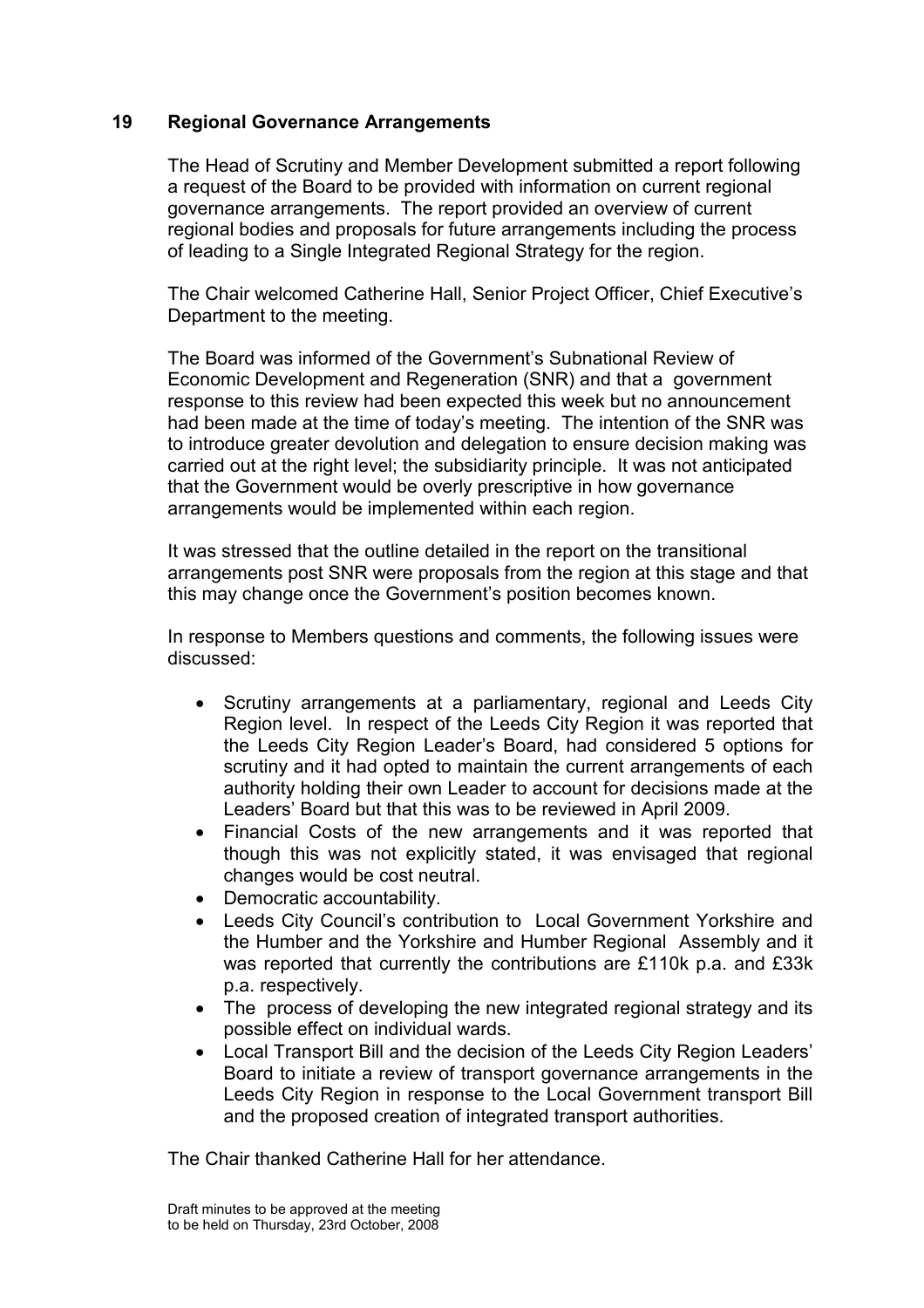## RESOLVED –

- (1) That the report be noted.
- (2) That the Principal Scrutiny Adviser arrange for Members of the Board to be provided with a link to the minutes and agendas of the Leeds City Regions Leaders' Board.
- (3) That the Senior Project Officer provide the Board with information on comparative scrutiny activity being undertaken in the Leeds City Region.

(Councillor Lewis declared a personal interest in this item due to his members hip of the Yorkshire and Humber Employers Committee).

## 20 Inquiry into Voluntary, Community and Faith Sector - Session 1

The Head of Scrutiny and Member Development submitted a report regarding the Board's Inquiry into the Voluntary Community and Faith Sector (VCFS). Attached was the terms of reference for the inquiry along with a report of the Chief Regeneration Officer which focussed on how the VCFS supported Council engagement activity.

The Chair welcomed the following to the meeting:

- Sue Wynne, Head of Regeneration, Policy and Planning, Environment and Neighbourhoods
- Keith Lander, Deputy Area Manager, Environment and **Neighbourhoods**
- Matthew Lund, Corporate Consultation Manager, Chief Executive's Unit

It was reported that there were over 3,000 VCFS organisations across Leeds who all make a valuable contribution to services across the city. There was however, concern that some organisations could be competing against each other and instances of services being duplicated.

Sue Wynne addressed the meeting. She brought Members attention to potential opportunities and challenges of working with the VCFS organisations to enhance community engagement. A community engagement sub group had been established which included representatives of Leeds Voice, Leeds City Council and VCFS organisations. It was reported that there was a diverse range of VCFS organisations which required a varying range of resources and that the VCFS was encouraged to work collaboratively.

More work was planned with the VCFS to look at resourcing issues. There had been significant changes to funding with the end of SRB and NRF funding and there was a need to ensure that the VCFS was business ready for commissioning activities.

In response to Members questions and comments, the following issues were discussed: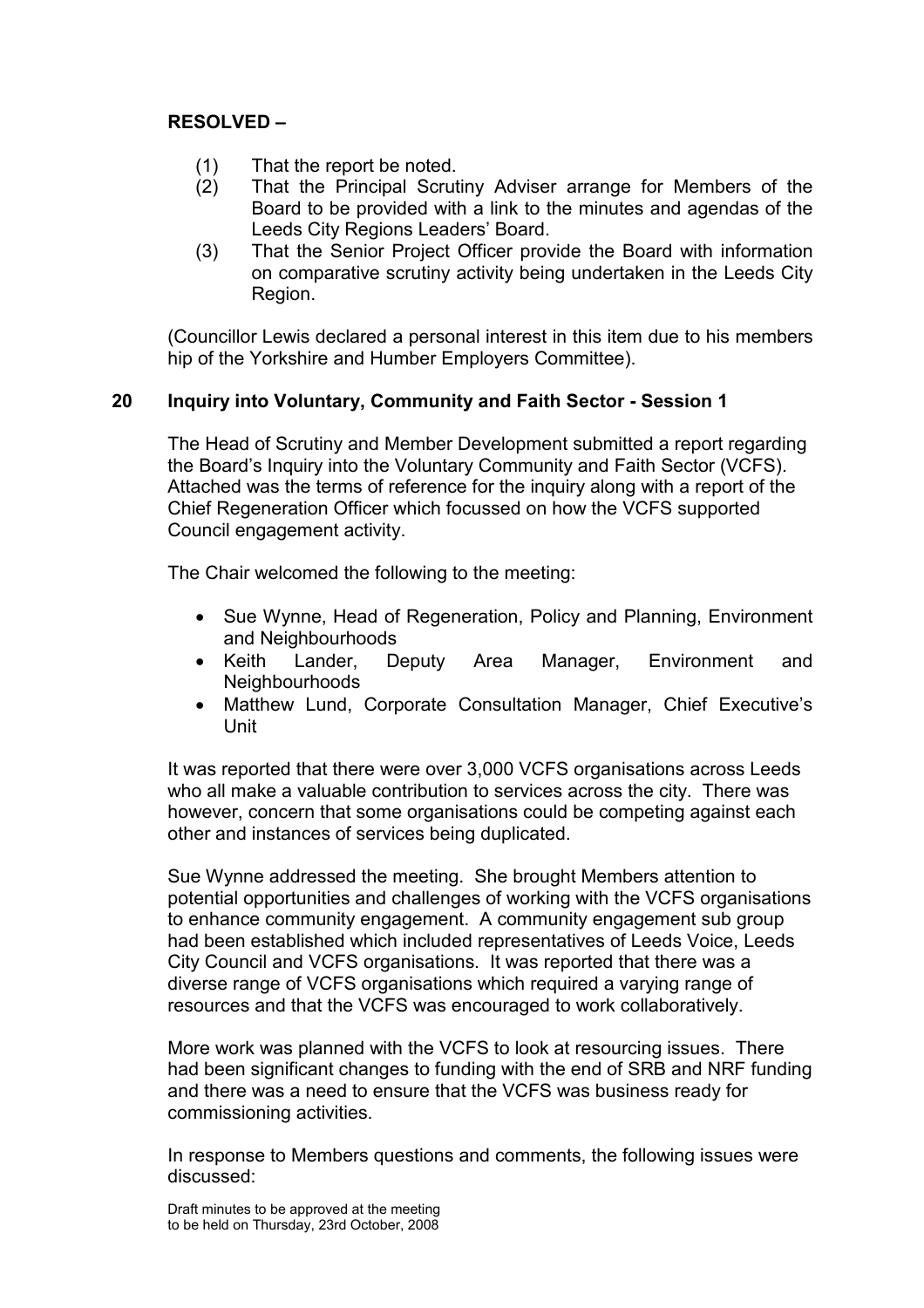- Advice was available through the Council's and Leeds Initiative's websites on funding and commissioning issues.
- £109 million in financial assistance was provided in Leeds for VCFS organisations. Members of the Board requested details..
- Concern was expressed that some smaller organisations would not have the capacity to compete under the commissioning process. It was reported that the level of information required from organisations would be appropriate for the level of funding and risk involved.
- Area Management teams supported VCFS organisations of all sizes. Support was available to assist with capacity building and also for new organisations.
- Monitoring of spending where grants have been made or services commissioned.
- How VCFS organisations could work together. An example of a federation of voluntary organisations that operated in Hull was given and the economic and empowerment advantages this brought.
- Getting organisations to operate as social enterprises and the funding available for this.
- Matthew Lund explained his role and how the co-ordination of engagement activity was being considered across Leeds. It was suggested that he gave the 'Talking Point' presentation to the Board.

The Chair thanked those present for their attendance.

# RESOLVED –

- (1) That the report be received as Session 1 of the Board's inquiry.
- (2) That in accordance with Session 2 of the terms of reference for this Inquiry the Director of Leeds Voice and a representative of a VCFS organisation be invited to the next meeting of the Scrutiny Board (City and Regional Partnerships) to discuss relevant issues using case studies.
- (3) That Members of the Board be provided with a breakdown of the financial assistance which the Council makes to the VCFS from the latest audited approved accounts.
- (4) That the 'Talking Point' presentation be made at the pre meeting of the Board on the 23rd October 2008.

# 21 Progress Report of the Board's Working Groups

The Head of Scrutiny and Member Development submitted a report which gave Members a progress report on the Board's Working Groups. Appended to the report was a copy of the notes of the meeting of the Skills Working Group held on 3 July 2008 and draft terms of reference for the Inquiry into Skills were also distributed.

The Chair welcomed Rob Norreys, Head of Regional Policy to the meeting for this item.